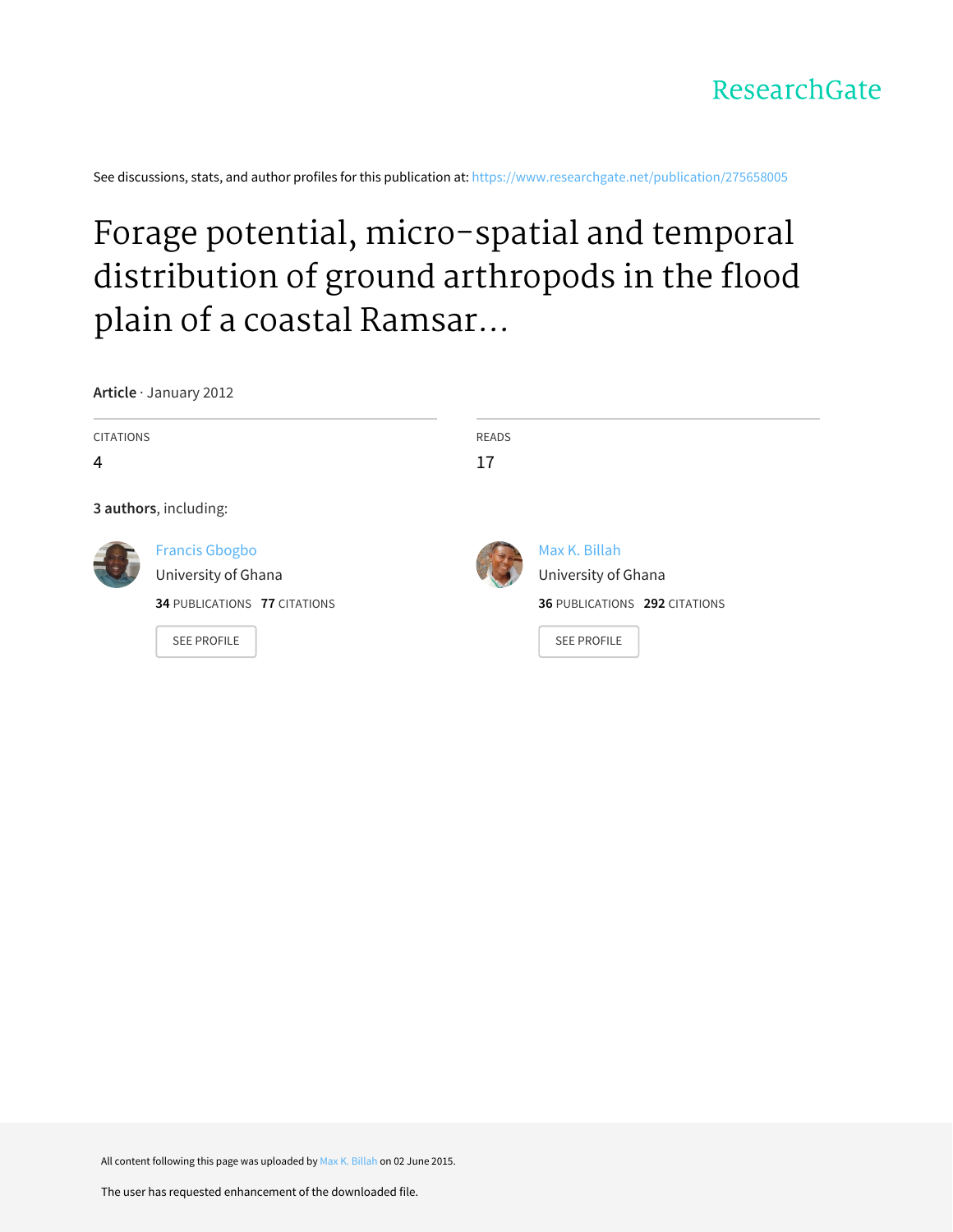



# **FORAGE POTENTIAL, MICRO-SPATIALAND TEMPORAL DISTRIBUTION OF GROUND ARTHROPODS IN THE FLOOD PLAIN OFA COASTAL RAMSAR SITE IN GHANA**

Gbogbo, F., Langpuur, R. and Billah, M. K.

Department of Animal Biology and Conservation Science, University of Ghana, Legon

Email: fgbogbo@ug.edu.gh

*ABSTRACT: Despite the critical roles played by arthropods in ecosystem functioning and nutrient cycling, a general lack of information about the ecology of many arthropods in West African coastal wetlands persists. An investigation into the abundance, distribution and forage potential of ground arthropods to waterbirds inaWest African Coastal Ramsar site, indicated that the distribution and abundance of the arthropods were similar along both the latitudinal and longitudinal axes of the lagoon's flood plain. Agelenidae (house spiders), Formicidae (ants) and Gryllidae (True crickets) respectively constituting 52.68%, 36.58% and 5.85% of the total arthropod abundance, dominated the 23 families of arthropods. On the basis of percentage biomass and per capita biomass compositions, Gryllidae and Agelenidaewere of the most important to waterbird foraging. Although Formicidae occurred in large numbers, the small-size nature of the individuals indicated that they wereof little importance to waterbird foraging. Ocypodidae (Ghost and Fiddler crabs) (0.3%) and Acrididae (short- horned grasshoppers) (0.3%) constituted a negligible fraction of the arthropod abundance buthad the highest per capita biomass and would be the most profitable forage.The low abundance of Ocypodidae and Acrididae were attributed to marginalisation of the sampling method employed in the study.*

## **INTRODUCTION**

The importance of West African coastal wetlands in the support of Palearctic migrant waterbirds of the African-Eurasian flyways has been noted (Reneerkens *et al*., 2009; Ajonina *et al*,. 2007; Gbogbo 2007; Blomert *et al*., 1990; Ntiamoa-Baidu and Grieve, 1987, Ntiamoa–Baidu and Hepburn, 1987). Over the past few decades, the flyway's populations of waterbirds have faced steady declines (Abdourahamane 2010, Underhill *et al*. 2000, Tripet & Yesou 1998, Zwarts *et al*. 1998) and several investigations have since commenced. In Ghana, wetland studies have focused largely on flora (Oteng-Yeboah, 1999), fisheries (Gbogbo *et al*., 2008; Ahulu *et al*., 2006; Entsua–Mensah, 2000), waterbirds (Gbogbo and Attuquayefio, 2010; Ntiamoa-Baidu *et al*.,1998; Ntiamoa–Baidu,1991) and benthic invertebrates consisting largely of annelids and molluscs (Gordon, 2000).

Arthropods are by far the most important herbivores in many ecosystems and are valuable food sources for many species of animals (Siemann *et al*., 1998; Schmidta *et al*. 2005). Despite these roles played by arthropods in ecosystem functioning and nutrient cycling, a general lack of information about arthropods in West African coastal wetlands persists. Waterbird population declines in coastal West Africa have been linked to several factors, including competition between birds and humans for fisheries (Gbogbo et al. 2008, Van der Winden *et al*., 2000). Nevertheless, arthropods may be an important food source for waterbirds in coastal West Africa and may supplement the nutritional demands of waterbirds, particularly under such competitive conditions. Besides, wetlands are sensitive ecological areas, and data on the abundance and distribution of arthropods on wetlands can serve as a source of reference in assessing changes in wetland ecological status resulting from human use, climate change and pollution. This paper examines the forage potential, micro-spatial and temporal distribution of ground arthropods in the flood plains of the coastal Ramsar site in Ghana as a step to identifying their contribution to waterbird support in coastal West Africa.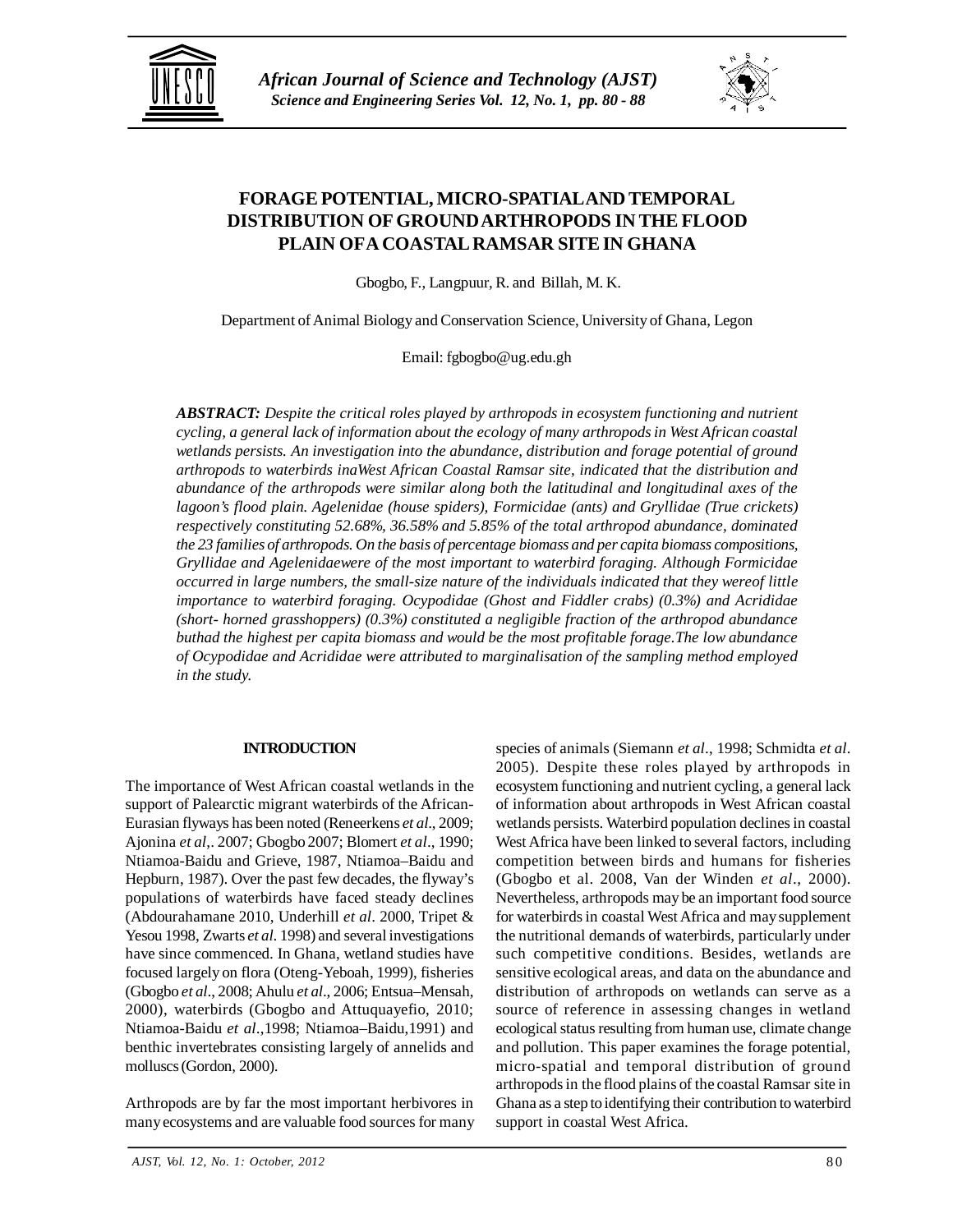# **MATERIALS AND METHODS**

#### **Study area**

The study was carried out at the coastal wetland of Sakumo II Lagoon (generallycalled Sakumo Lagoon). Sakumo II Lagoon (Fig. 1), located in the Tema Metropolitan Area in Ghana, is about 15km East of the capital of Ghana –Accra.It is one of the five coastal Ramsar sites (Wetland of International Importance) in Ghana, with a total conservation area of 13.4km<sup>2</sup> . About 7km<sup>2</sup>of the Sakumo II Lagoon is made up ofalluvial plain and this surrounds thebrackish water lagoon of 3.5km<sup>2</sup> (Wetland International, 1998). The area of the brackish water lagoon is however reduced to about 1 km<sup>2</sup> during the dry season (Sep./Oct. to Mar./Apr.) (Pauly, 1975).The Lagoon is linked to the sea by a sluice which allows exchange of water with the sea

depending on the tides and rains. The surrounding flora includes low-lying grasses such as *Cyperus* sp. and *Paspalum*that invade most of the estuary bed,and *Avicennia* sp. (white mangrove) which hasbasically been lost due to commercial and household activities that resort to it as a source of fuel wood (Oteng-Yeboah, 1999).Many waterbird species forage in the flood plains and marginal waters of the lagoon with few species making use of the open water. According to BirdLife International (2012), Sakumo II Lagoon serves as a habitat for about 70 species of waterbirds, with an estimated maximum number of 30,000. Flocks are usually dominated by Black-wing Stilts (*Himantopus himantopus*), Ringed Plovers (*Charadrius hiaticula*), Curlew Sandpipers (*Calidris ferruginea*), Greenshanks (*Tringa nebularia*), Common Tern (*Sterna hirundo*), Black Terns (*Chlidonias niger*) and Little Egrets (*Egretta garzetta*).



**Figure 1: Map of Study Area**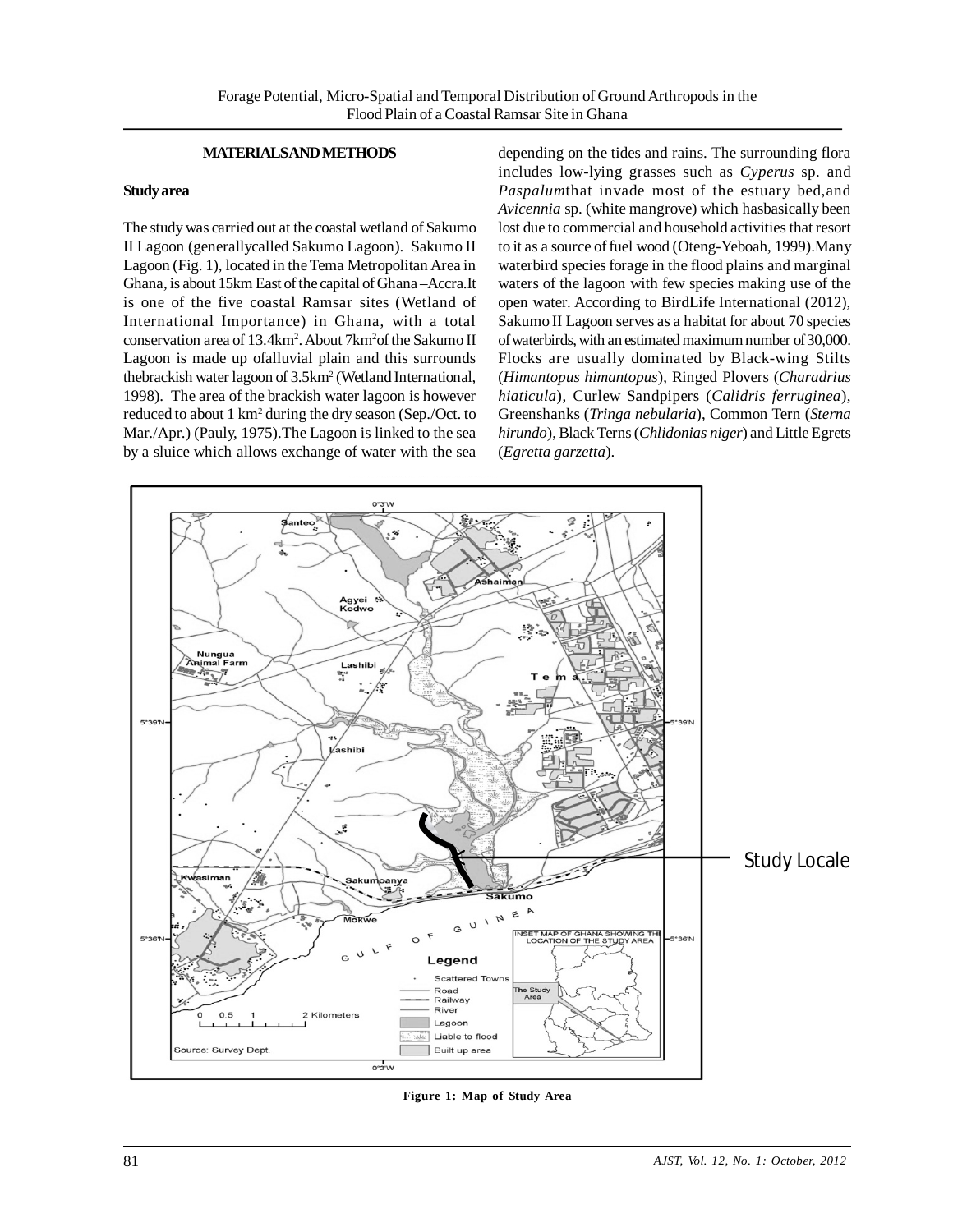## **Demarcation and trap layout**

The flood plain area in thewestern bank of the lagoon, constituting the core area used by foraging waterbirds, was divided into three (3) zones based on proximity to the sea (Study Locale, Fig 1). These included the Southern zone( $5^{\circ}36'57.26''N$ ,  $0^{\circ}2'6.64''W$  -closest to the sea), the Northern zone (5°37'41.04"N, 0° 2'27.76"W - the farthestfrom the sea) - and the Middle zone (5°37'19.16"N,  $0^{\circ}$  2'12.49"W – lying between the two). Each zone was further divided into three areasbased on proximity to the main body of the lagoon. These included (i) the marshy shoreline area with pockets of sedges and rushes (closest to the lagoon waterfront), (ii) the extensive intertidal area adjoining the marshy shoreline area (which was either abare mudflat or covered with pockets of *Sesuvium portulacastru),* and (iii) the dry grassy semi-terrestrial area marking the maximum water edge of the lagoon (farthest from the lagoon waterfront). The Southern zonehowever,hadseveral scattered pools of water and its demarcation into shoreline, intertidal and dry grassy area was not pronounced.

In each of the months of October and December 2011 and February 2012, twenty-eight (28) pitfall traps were set in each zone in four rows of seven traps. Rows were positioned parallel to the long axis of the lagoon. The Southern zone was however, not sampled in February because of difficulties with accessibility. As a result of differences in the size of the sampling areas, two of the rows of traps were set in the intertidal area adjoining the marshy shoreline of each zone while a row each was set in the marshy shoreline and dry grassy semi-terrestrial areas. Traps consisted of shallow plastic buckets with 13 cm rim diameter and 750ml volume. To minimize depletion effects that can occur with pitfall trapping (Digweed *et al*.1995), traps were set at 10m apart but in the intertidal area adjoining the marshy shoreline, the two rows of traps were 15m apart. Each pit-fall trap was buried to its rim and the space around it filled and smoothened with the dug-out soil. Traps were about one-third filled (250-300 ml) with water and a little detergent added to reduce the surface tension of the water so that capture organisms would sink and drown in the traps. The top lid coverings of the traps were raised with sticks to serve as shelter over the traps to prevent excessive desiccation or flooding from rains. Traps were checked for catches at 3-7 day intervals, depending on climatic conditions (either too much rain that would flood the contents away or high temperatures that would dry the contents). Catches from individual traps were sieved through 0.5mm mesh and stored in 70% alcohol in labelled plastic vials for further processing in the laboratory.

#### **Laboratory processing and identification**

Specimens were sorted into their respective families, counted and identified using literature and identification keys (Katson, 1978; Roth,1993; Jackman, 1997; Ubick *et al*, 2005), under a Leica EZ4 D microscope. Individual families of organisms were placed in Petri dishes and dried in a laboratory at 55oC for 3 days. The dry weights of the specimens were then taken with a sensitive electronic scale for analysis.

#### **Data analysis**

Abundance, biomass and distribution data were analysed on the basis ofthe lagoon's source-to-mouth andshorelineto-land dimensions, as well as temporal factors. Because of the several scattered pools of water in the Southern zone that limited its demarcation into shoreline, intertidal and dry grassy areas, data from the Southern zone was discountedin the shoreline-to-land distributional analysis. Relative abundance (RA) of individual families of arthropods was calculated as follows:

 $RA =$  Number of individuals in a family/ Number of trap nights (Vodzogbe *et al*., 2005)

where onetrap night was defined as one trap set successfully for one night.

In calculating the RA, trap nights were only based on traps that successfully passed all nights in the trapping session. Traps that were overturned, removed, destroyed by animalsor wetland users, or which got completely submerged in the lagoon water were not considered to be successful.

The Shannon-Wiener index was used to determine the within-habitat diversity, whereas the Pielou's index E measured the within-habitat evenness (Magurran, 1988). Sorensen's index  $(C<sub>s</sub>)$  was used to measure the multivariate family overlaps among sample areas (Magurran, 1988).

#### **RESULTS**

# **General occurrence and biomass of ground arthropods**

A total of 3,037 individual arthropods belonging to three (3) classes, eleven (11) orders and 23 familieswere captured by the pitfall traps (Table 1). Arachnida constituted 52.68% of the total catch, compared to Insecta (47.29%) and Crustacea (0.03%). All the captured Arachnida belonged to the family Agelenidae in contrast to 21 families of Insecta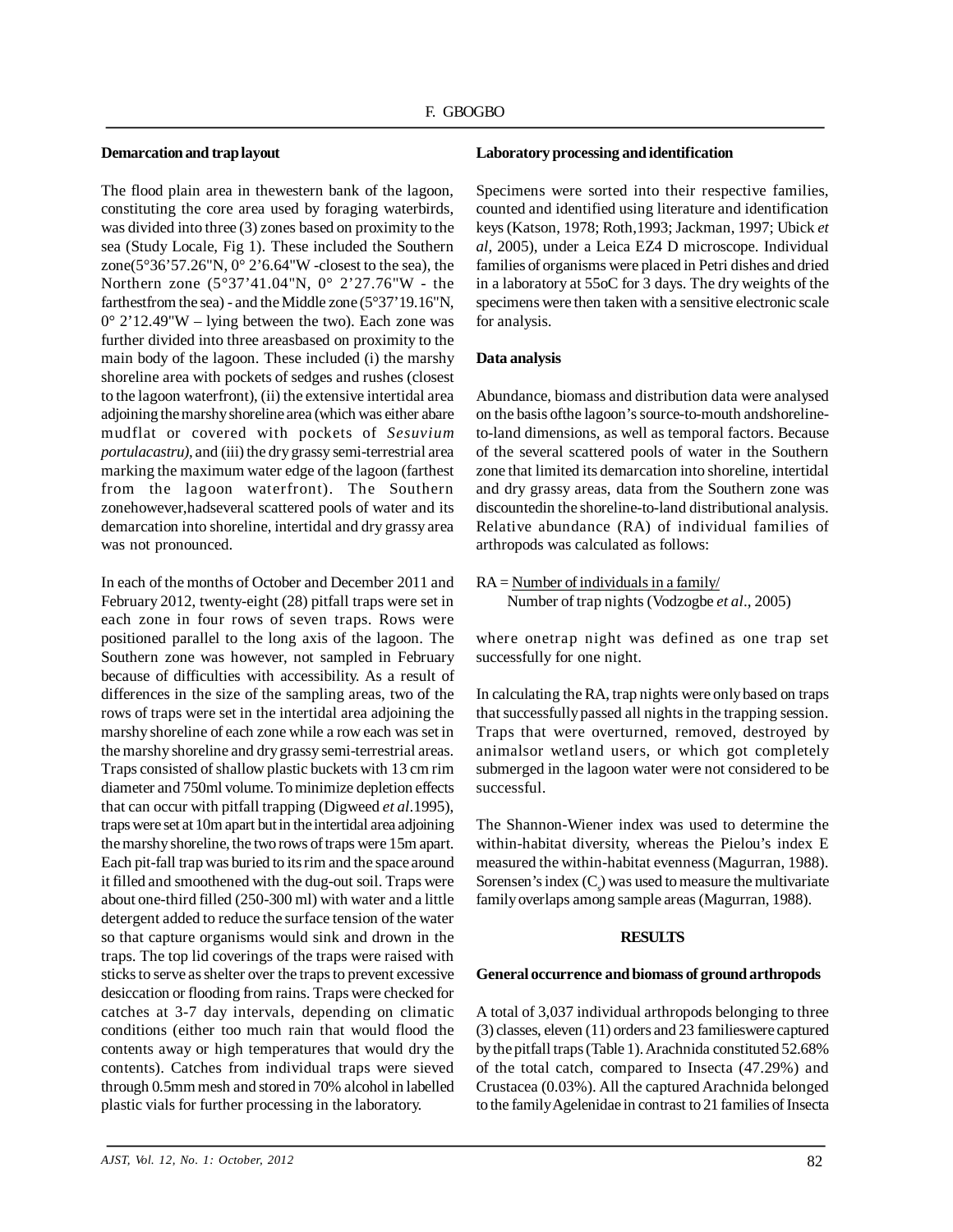| <b>Class</b> | Order                  | Family        | <b>Family Common Occurren</b><br><b>Name</b> | <b>Total</b><br>ce $(\% )$ | Total<br><b>Biomass</b><br>(9/0) | Per capita<br><b>Biomass</b><br>(g) |
|--------------|------------------------|---------------|----------------------------------------------|----------------------------|----------------------------------|-------------------------------------|
| Arachnida    | Araneae                | Agelenidae    | House spiders                                | 52.68                      | 42.42                            | 0.01                                |
| Insecta      | Hymenoptera Formicidae |               | Ants                                         | 36.58                      | 4.67                             | ${<}0.00$                           |
|              |                        | Apidae        | Common Bees                                  | 0.49                       | 0.24                             | ${<}0.00$                           |
|              |                        | Sphecidae     | Thread-Waisted<br>Wasps                      | 0.3                        | 0.4                              | 0.01                                |
|              |                        | Pompilidae    | Spider Wasps                                 | 0.07                       | 0.12                             | 0.02                                |
|              | Orthoptera             | Gryllidae     | <b>True Crickets</b>                         | 5.85                       | 11.49                            | 0.02                                |
|              |                        | Tetrigidae    | Pygmy<br>Grasshoppers                        | 0.72                       | 0.79                             | 0.01                                |
|              |                        | Acrididae     | Short-horned<br>grasshoppers                 | 0.3                        | 10.65                            | 0.22                                |
|              |                        | Tettigonidae  | Long-horned<br>Grasshoppers                  | 0.36                       | 0.59                             | 0.01                                |
|              | Coleoptera             | Gyrinidae     | Whirligig Beetles                            | 0.3                        | 4.04                             | 0.11                                |
|              |                        | Coccinnelidae | Ladybird Beetles                             | 0.03                       | 0.08                             | < 0.00                              |
|              |                        | Carabidae     | Ground Beetles                               | 0.16                       | 0.12                             | 0.04                                |
|              |                        | Belidae       | Primitive Weevils                            | 0.1                        | 0.28                             | 0.02                                |
|              |                        | Staphylinidae | Rove Beetles                                 | 0.03                       | 0.28                             | 0.07                                |
|              | Blattaria              | Blattidae     | Cockroaches                                  | 0.07                       | 0.55                             | 0.07                                |
|              | Diptera                | Sciomyzidae   | Marsh Flies<br><b>Black Scavenger</b>        | 0.26                       | 2.06                             | 0.07                                |
|              |                        | Sepsidae      | Flies                                        | 0.2                        | 0.67                             | 0.03                                |
|              |                        | Mydidae       | Mydas Flies                                  | 0.07                       | 0.24                             | 0.03                                |
|              |                        |               | Creeping Water                               |                            |                                  |                                     |
|              | Hemiptera              | Naucoridae    | <b>Bugs</b>                                  | 0.73                       | 5.82                             | 0.07                                |
|              | Isoptera               | Termitidae    | <b>Termites</b>                              | 0.23                       | <0.00                            | < 0.00                              |
|              | Lepidoptera            | Cossidae      | Miller Moths                                 | 0.07                       | 0.16                             | 0.02                                |
|              | Trichoptera            | Leptoceridae  | Long-horned<br>Caddis Flies                  | 0.03                       | 0.04                             | 0.01                                |
| Crustaceae   | Decapoda               | Ocypodidae    | Ghost and Fiddler<br>Crabs                   | 0.03                       | 13.7                             | 3.46                                |

## **Table 1: Occurrence and biomass of ground arthropod taxa in Sakumo II Lagoon**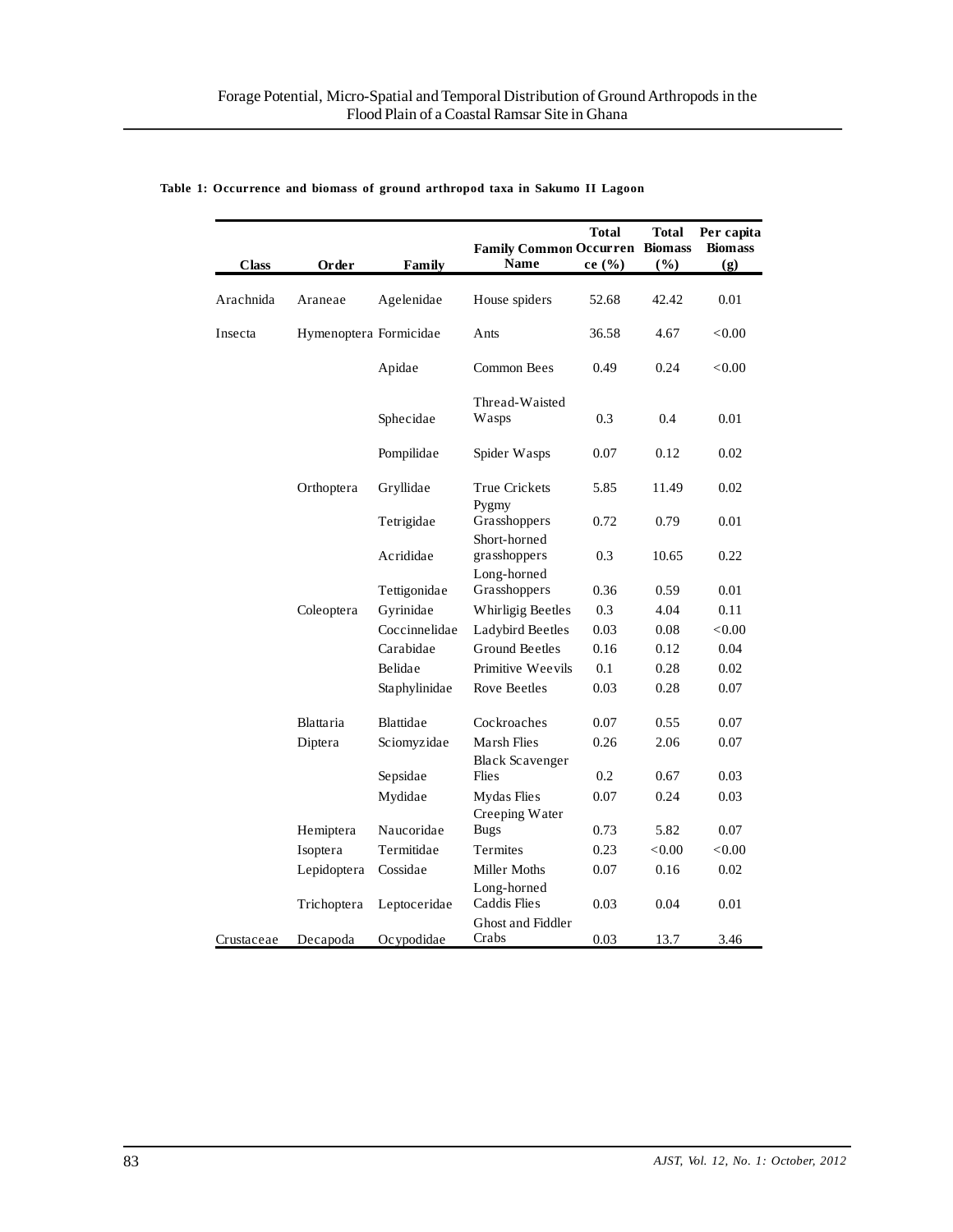and one family of Crustacea. The most dominant families of insects were the ants, Formicidae, and the True crickets, Gryllidae - constituting 36.58% and 5.85% respectively of the arthropod catches.

Total biomass of the captured arthropods was 25.25g, of which Arachnida constituted 42.42% compared to 43.88 and 13.7% respectively, for Insecta and Crustacea. Among the insects, Orthoptera contributed 23.52% of the total arthropod biomass, followed by Hemiptera(5.82%), Hymenoptera (5.43%) and Coleoptera (4.8%). The remaining five orders of insects constituted only 9.11% of the total arthropod mass. Data on the per capita mass indicated Ocypodidaeas arthropods with the highest mass per individual, followed by Acrididae. Although Formicidae occurred in high numbers, its per capita biomass was very small.

## **Source-to-Mouth distribution**

The relative abundance of the individual families across the three zones is presented in Table 2. No significant differences existed among the relative abundance of the arthropods in the Northern, Middle and Southern zones  $(ANOVA, F = 0.001, F<sub>Critical2,51</sub> = 3.187, p > 0.05), a Shannon$ Diversity Indexvalues(Table 3) indicating particularly low family diversity in the Southern zone while Pielou index values (Table 3) suggestedpronounced species dominance in the Southern zone. Indeed, Table 2shows the relative abundance of Agelenidaeto beparticularly higher than that of the remaining families in the Southern zone and thus confirming its exceptional dominance in the Southern zone.

The most dominant families in the Northern zone were Formicidae (1.99), followed by Agelenidae (1.5). These two species also dominated the Middle zone, but in a reversed order (Table 2). Sorensen's Index value of 0.79 was obtained for the Northern and Middle zones, 0.56 for the Northern and Southern zones and 0.28 for the Middle and southern zones. Thus, arthropod family composition of the Northern and Middle zones were more similar (79%)than that of the Northern and Southern zones (56%) andthe Middle and

Southern zones (28%), indicating that the arthropod community composition changed with distance from the mouth of the lagoon.

# **Table 2: Source-to-mouth distribution of ground arthropod in the Sakumo II Lagoon**

# **SHORELINE-TO-LAND DISTRIBUTION**

The total relative abundance of arthropods in the marshy shoreline habitat was 4.63 compared to 3.28 and 4.34 in the

|               | <b>Relative Abundance</b> |                |                  |  |  |
|---------------|---------------------------|----------------|------------------|--|--|
| <b>FAMILY</b> | <b>Northern</b><br>Zone   | Middle<br>Zone | Southern<br>Zone |  |  |
| Agelenidae    | 1.5                       | 2.31           | 1.21             |  |  |
| Formicidae    | 1.99                      | 1.06           | 0.01             |  |  |
| Apidae        | 0.02                      | 0.01           | 0.02             |  |  |
| Sphecidae     | 0.02                      | 0.01           |                  |  |  |
| Pompilidae    | 0.01                      | -              | 0.01             |  |  |
| Gryllidae     | 0.17                      | 0.26           | 0.12             |  |  |
| Tetrigidae    | 0.02                      | 0.04           | ٠                |  |  |
| Acrididae     | 0.02                      | 0.01           | 0.01             |  |  |
| Tettigonidae  | 0.02                      | < 0.01         | 0.01             |  |  |
| Gyrinidae     | 0.01                      | 0.01           |                  |  |  |
| Coccinnelidae | 0.02                      | 0.01           |                  |  |  |
| Carabidae     | 0.01                      | 0.01           |                  |  |  |
| Belidae       | $\frac{1}{2}$             | 0.01           |                  |  |  |
| Staphylinidae | < 0.01                    | < 0.01         |                  |  |  |
| Blattidae     |                           | 0.01           |                  |  |  |
| Sciomyzidae   | 0.01                      | 0.01           | 0.01             |  |  |
| Sepsidae      | 0.01                      | 0.01           |                  |  |  |
| Mydidae       | ÷,                        | 0.01           |                  |  |  |
| Naucoridae    | 0.01                      | 0.05           |                  |  |  |
| Termitidae    |                           | 0.02           |                  |  |  |
| Cossidae      | 0.01                      | ÷,             |                  |  |  |
| Leptoceridae  |                           | < 0.01         |                  |  |  |
| Ocypodidae    |                           | < 0.01         |                  |  |  |
| <b>TOTAL</b>  | 3.87                      | 3.83           | 1.39             |  |  |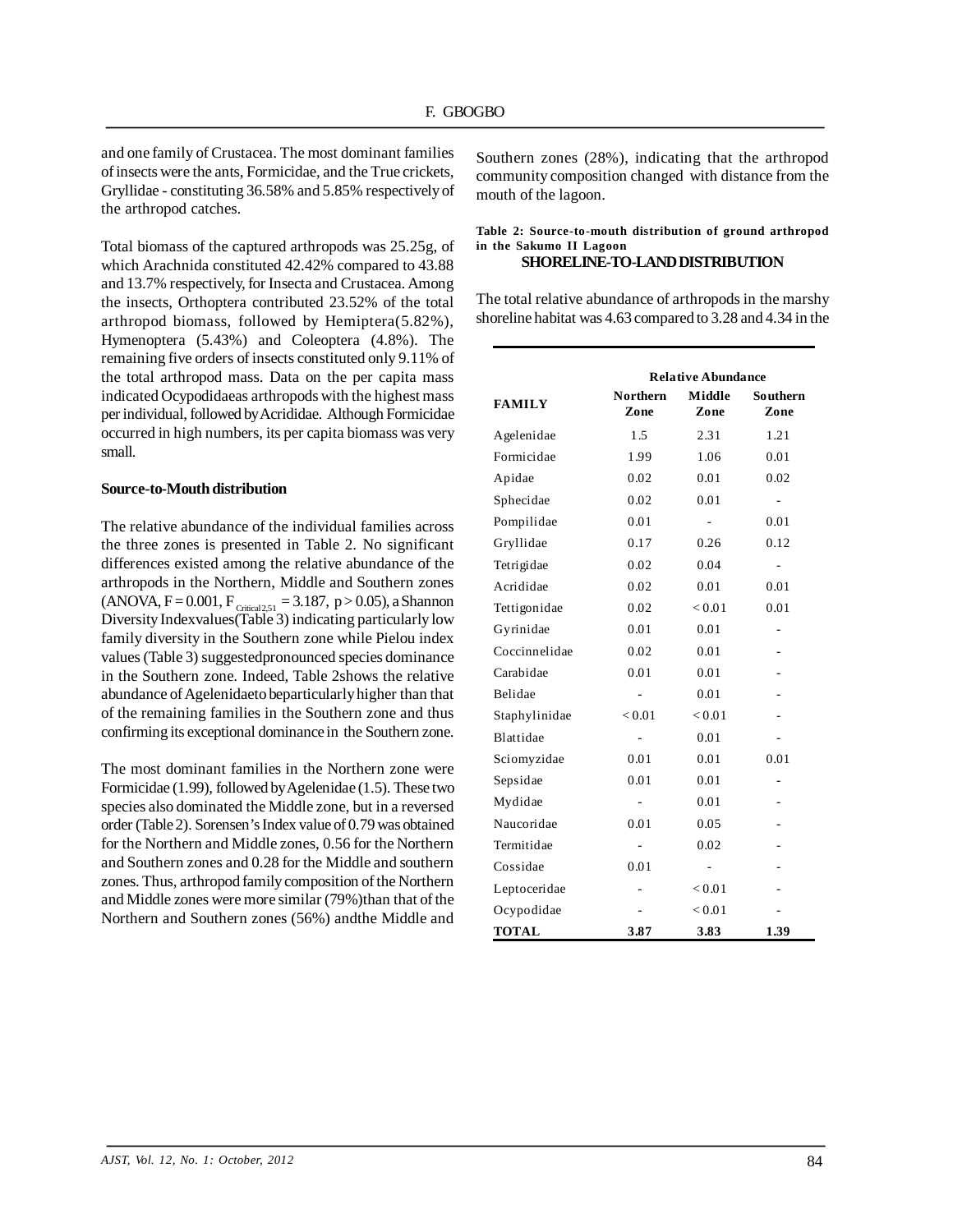| Ecological<br>diversity | Source-to-Mouth distribution |                |                   | Shoreline-to-land distribution |                    |                                      | <b>Temporal Distribution</b> |            |          |
|-------------------------|------------------------------|----------------|-------------------|--------------------------------|--------------------|--------------------------------------|------------------------------|------------|----------|
|                         | Northern<br>Zone             | Middle<br>zone | Sourthern<br>zone | Marshy<br>Shoreline            | Intertidal<br>area | Dry grassy semi-<br>terrestrial area | October                      | December I | February |
| Shannon-Weiner          | 1.1                          | 1.15           | 0.42              | .12                            | .04                | 1.17                                 | 0.1                          | 1.12       | 1.35     |
| Pielou                  | 0.4                          | 0.38           | 0.19              | 0.44                           | 0.37               | 0.39                                 | 0.35                         | 0.44       | 0.45     |

**Table 3: Ecological diversity values on spatial and temporal scale**

intertidal area and dry grassy – semi terrestrial area respectively (Table 4).These values are statistically the same (ANOVA, F = 0.104, F  $_{\text{Critical 2, 45}}$  = 3.211, P > 0.05). Relative abundance of the individual families indicated the dominance ofAgelenidae and Formicidae in each of the demarcations. Shannon Weiner diversity and Pielou's Index values for the Marshy shoreline, Intertidal area and the dry grassy semi-terrestrial area, are shown in Table 3 and further confirms family dominance. All the three demarcations had similar community composition of ground arthropods with the Marshy shoreline and the Intertidal areas scoring a Sorensen's index of 0.63. Similarly the marshy shoreline and the dry grassy semi-terrestrial area scored Sorensen's index value of 0.76, while the intertidal area and the dry grassy semi terrestrial area had 0.69.

#### **TEMPORAL DISTRIBUTION**

Agelenidae and Formicidae dominated the arthropods throughout the period (Table 5). This observation is supportedby the Pielou's Index values(Table 3). Shannon Diversity values also remained fairly stable over time (Table 3). Similar to the spatial distribution of the arthropods, the relative abundance data again indicated the dominance ofAgelenidae and Formicidaethroughout the period. The abundance of the arthropods (Table 5) over the study period however remained statistically similar (ANOVA,  $F =$ 0.396),  $F_{critical,45} = 0.3211$ . Sorensen's Index values showed similar community composition of arthropod families between October and December (0.67), December and February (0.62) and October and February (0.60).

**Table4: Shoreline-to-land distribution of ground arthropod inthe Sakumo II Lagoon**

|                | <b>Relative Abundance</b> |                   |                  |  |
|----------------|---------------------------|-------------------|------------------|--|
| Family         | <b>Marshy</b>             | <b>Intertidal</b> | Dry grassy semi- |  |
|                | <b>Shoreline</b>          | area              | terrestrial area |  |
| Agelenidae     | 2.06                      | 2.01              | 1.59             |  |
| Formicidae     | 1.93                      | 0.99              | 2.19             |  |
| Apidae         | 0.05                      | 0.01              | 0.01             |  |
| Sphecidae      | 0.02                      | 0.01              | 0.01             |  |
| Pompilidae     | ${<}0.01$                 |                   |                  |  |
| Gryllidae      | 0.31                      | 0.1               | 0.36             |  |
| Tetrigidae     | 0.02                      | 0.03              | 0.04             |  |
| Acrididae      | 0.05                      | 0.02              | 0.03             |  |
| Tettigonidae   | 0.02                      |                   | 0.03             |  |
| Gyrinidae      | 0.04                      | 0.02              |                  |  |
| Coccinnelidae  | 0.01                      | 0.02              | 0.01             |  |
| Carabidae      | 0.01                      | 0.01              |                  |  |
| <b>Belidae</b> | 0.02                      |                   |                  |  |
| Staphylinidae  | 0.01                      |                   |                  |  |
| Blattidae      | 0.01                      |                   |                  |  |
| Sciomyzidae    | < 0.01                    |                   | 0.02             |  |
| Sepsidae       | 0.02                      |                   | 0.02             |  |
| Mydidae        | < 0.01                    |                   | 0.01             |  |
| Naucoridae     | 0.02                      | 0.05              | 0.01             |  |
| Termitidae     | 0.02                      | 0.01              |                  |  |
| Cossidae       | < 0.01                    |                   | 0.01             |  |
| Leptoceridae   | < 0.01                    |                   |                  |  |
| Ocypodidae     | 0.01                      |                   |                  |  |
| <b>TOTAL</b>   | 4.61                      | 3.29              | 4.32             |  |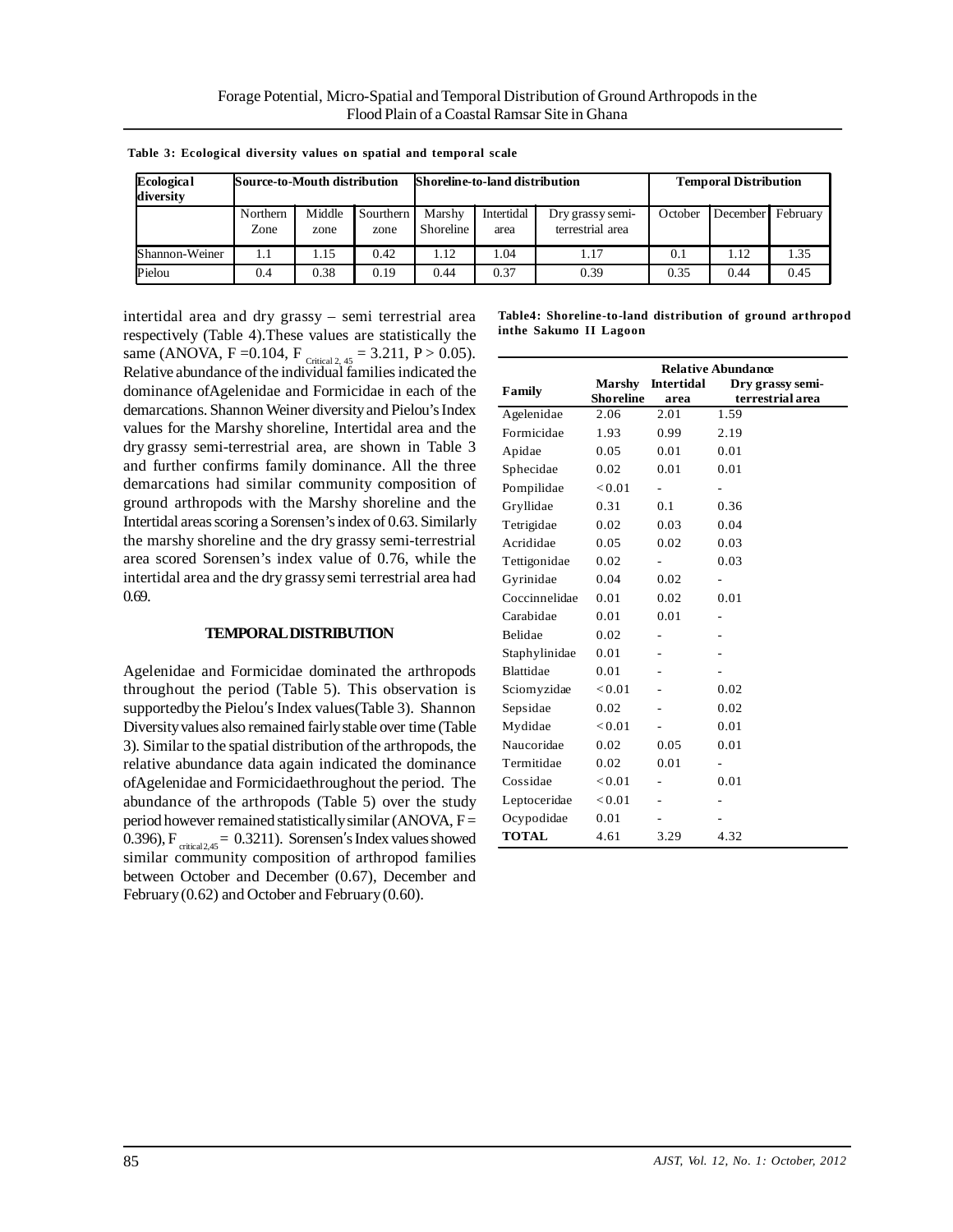|               | <b>Relative Abundance</b> |          |          |  |
|---------------|---------------------------|----------|----------|--|
| Family        | October                   | December | February |  |
| Agelenidae    | 2.01                      | 1.78     | 1.14     |  |
| Formicidae    | 1.71                      | 1.71     | 0.11     |  |
| Apidae        | 0.02                      | 0.02     | 0.01     |  |
| Sphecidae     |                           | 0.02     | 0.01     |  |
| Pompilidae    |                           | -        | 0.01     |  |
| Gryllidae     | 0.13                      | 0.15     | 0.47     |  |
| Tetrigidae    | < 0.01                    | 0.02     | 0.08     |  |
| Acrididae     | 0.02                      | 0.03     | 0.06     |  |
| Tettigonidae  | 0.01                      | 0.01     | 0.02     |  |
| Gyrinidae     | 0.02                      |          | 0.01     |  |
| Coccinnelidae | 0.01                      | 0.02     |          |  |
| Carabidae     | < 0.01                    | 0.01     | 0.01     |  |
| Belidae       | 0.01                      |          |          |  |
| Staphylinidae |                           | < 0.01   |          |  |
| Blattidae     | < 0.01                    | < 0.01   |          |  |
| Sciomyzidae   | < 0.01                    |          | 0.04     |  |
| Sepsidae      |                           | 0.02     |          |  |
| Mydidae       | < 0.01                    |          |          |  |
| Naucoridae    | 0.04                      |          | 0.01     |  |
| Termitidae    | < 0.01                    |          | 0.02     |  |
| Cossidae      |                           |          | 0.01     |  |
| Leptoceridae  | < 0.01                    |          |          |  |
| Ocypodidae    |                           |          | 0.01     |  |
| Total         | 4                         | 3.79     | 2.07     |  |

**Table5: Temporal distribution of ground arthropod in the Sakumo II Lagoon**

#### **DISCUSSION**

This study established Agelenidae,Formicidae and Gryllidae as the most dominant ground arthropod families in Sakumo II Lagoon. However, on the basis of percentage biomass composition, Agelenidae, Ocyporidae, Gryllidae, and Acrididae were the highest contributors. Although Formicidae constituted 36.58% of the total arthropod abundance, its per capita biomass was negligible and comparable to that of Apidae, Coccinnelidae and Termitidae each of which constituted lees than 0.5% of the total arthropod abundance. The Optimum Foraging Theory predicts foraging organisms to reject small prey items if they are less profitable (Charnov, 1976; Yahnke, 2006). This implies that although Formicidae occurred in large numbers in Sakumo II Lagoon it might not be an important food source for waterbirds because of their small sizes.

Ocypodidae might be the most profitable prey to waterbirds among the arthropods. However, pitfall traps are not the best for sampling decapods and thus the sampling method employed in this study would largely under-represent the occurrence of Ocypodidae. Much as this family potentially appears to be the most profitable prey to waterbirds in this study, it should be borne in mind that predators usually have some critical maximum size of food items above which handling time and energy expended becomes unprofitable. So the suitability of the Ocypodidae as the most profitable family will also depend on the range and sizes of waterbirds found at the study site. The abundance and importance of decapods to waterbirds' foraging activities have earlier been noted using specialised traps (Gbogbo et al., 2008). Other families of arthropods that might be underrepresented in this study as a result of the employed sampling methods include Acrididae, Sciomyzidae, Mydidae, Sepsidae, Coccinnelidae, Cossidae, Tettigonidae, Tetrigidae, Pompilidae, Sphecidae and Apidae. However, the fact that these families occurred in the pitfall traps suggest that they might abound in the study area and the biomass data indicates that Acrididae in particular, may constitute a significant food source for the waterbirds. Among the typical ground arthropods however, Gryllidae and Agelenidae appeared to have higher potential as food sources for waterbirds based on the product of their occurrence and per capita biomass.

In structuring waterbird foraging habits and diets in coastal Ghana, species belonging to guilds 2, 3 and 4 have been noted as the only waterbirds that feed on invertebrates (Ntiamoa-Baidu *et al*., 1998). Foraging microhabitats used by theses pecies ranged from the dry grassy boundary of the flood plain to water depth of 14cm but with different species exhibiting different limits and preferences (Ntiamoa-Baidu et al.,1998). The fact that the abundance of ground arthropods was similar among the shoreline, intertidal area and the dry grassy terrestrial areas, as well as among the lagoon's source, middle and mouth, are indications that the entire flood plain of the lagoon is of the same forage quality to waterbirds. Thus, abundance and/or distribution of ground arthropods did not appear to be the major factors determining the choice of foraging area by the waterbirds.

The low similarity between the arthropod community composition between the Southern and Middle zones,as well as the Northern and southern zones is however an indication that the arthropod community composition indeed changes with distance from the mouth of the lagoon. Hypersaline conditions in lagoons and estuaries often characterise lower reaches of many estuaries and lagoons and are known to impact negatively on invertebrate populations (Gordon, 2000). Piersma and Ntiamoa-Baidu (1995) conceptualised the population of benthic invertebrate to fall drastically under hypersaline conditions,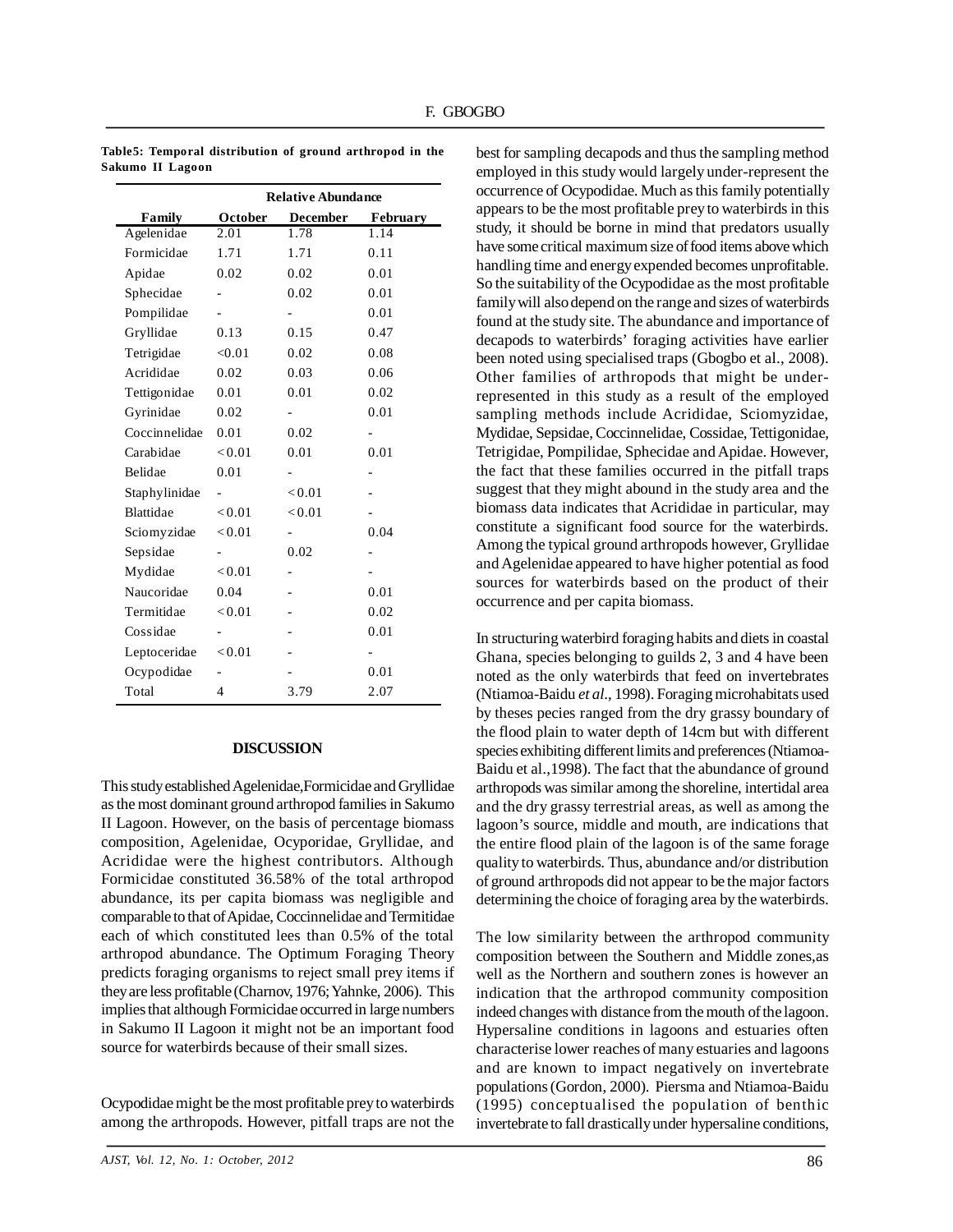and that many such populations are restored with the influx of rains (Gordon, 2000). The mouth of the lagoon may be characterised with similar hypersaline condition since this study was carried out during the dry season. There is therefore the need to investigate seasonal changes in ground arthropod communities in West African coastal lagoons to ascertain possible influences of salinity.

In relation to temporal distribution, many Palearctic migrant waterbirds arrive in coastal West Africa by September / October and depart by March/ April (Ntiamoa-Baidu, 1991). The similarity in the community composition and relative abundance of the arthropods throughout the months of the study however indicated that the presence of the birds neither affected the community composition nor depleted the abundance of the arthropods.

In recognition of the diverse ground arthropod family and their abundance in the study area, there is the need to investigate their utilisation by waterbird species on the coast. Several species of egrets and herons described as exclusive fish-eating in coastal Ghana (Ntiamoa-Baidu et al., 1998), were reported to feed on morediverse organisms, including arthropods in some other part of the world (Liordos, 2010). This work is however part of a more diverse study aimed at investigating the importance of ground arthropods and aerial insects to foraging waterbird in coastal Ghana. Further studies should be designed to identify selectivity of the arthropod family and their utilisations as forage, particularly by waterbird species that feed on both invertebrates and fish.

## **CONCLUSIONS**

Distribution and abundance of ground arthropods were similar along both the latitudinal and longitudinal axis of the flood plains of Sakumo II Lagoon. The occurrence of ground arthropods in the flood plains of the lagoon was dominated by Agelenidae and Formicidae, but,the small sizes of the Formicidae indicated that they were of little importance to waterbird foraging. Ground arthropod families in the lagoon that may be of importance to waterbird foraging were Gryllidae and Agelenidae. Acrididae and Ocypodidae also had forage potential to waterbirds, but recorded low abundance values which were attributed to marginalisation by the sampling method employed.

## **ACKNOWLEDGEMENTS**

The authors acknowledge the contributions of Mr. Henry Davis of the African Regional Postgraduate Program in Insect Science (ARPPIS), and S.K.B Boni of the Department of Animal Biology and Conservation Science (DABCS), University of Ghana. The support of Mr. Daniel OsaeYeboah, Adaworomah Bernard Bobson, Ernest Asante and Grace Rechelle Brown-Engmann, during the field work is noted and appreciated.

## **REFERENCES**

- Abdourahamane, I. S. (2010). Waterbird as bioindicators of wetland quality: case study of the Muni-Pomadze Ramsar site, Ghana. MPhil Thesis, University of Ghana, Legon. 178pp
- Aheto, D. W., Asare, C. Mensah, E. A and Aggrey-Fynn, J. (2011). Rapid Assessment of anthropogenic impacts on exposed sandy beaches in Ghana using Ghost Crabs (Ocypod spp.) as Ecological Indicators . Momona Ethiopian Journal of Science 3: 93-103,
- Ahulu, A. M., Nunoo, F. K. E. and Owusu, E. H. (2006). Food preferences of the Common Tern, Sterna hirundo (Linnaeus, 1758) at the Densu Floodplains, Accra. West African Journal of Applied Ecology 9: 1-7
- BirdLife International, (2012) Important Bird Areas factsheet: Sakumo Lagoon Ramsar Site. http:// www.birdlife.org on 15/05/2012
- Charnov, E. L. (1976). Optimal foraging, the Marginal Value Theorem. Theoretical Population Biology 9:129-136
- Digweed, C.S, Currie, C. R, Carcamo, H.a and Spence J. R. (1995). Digging out "the digging" in effect: influences of depletion and disturbance on catches of ground beettle (Coleoptera, Carabidae). Pedobiologia 39:561-
- Entsua –Mensah, M., Ofori-Danson, P.K and Koranteng K.A. (2000). Management issues for the sustainable use of Lagoon fish resources. In: Abban, E.K., Cosal, C.M.V., Falk, T.K and Pullin R.S.V (Eds) Biodiversity and sustainable use of fish in the coastal zone, ICLARM Conference Proceedings , 24-27
- Gbogbo, F. (2007). The importance of unmanaged wetlands to waterbirds at coastal Ghana. African Journal of Ecology 45: 599-606
- Gbogbo, F. and Attuquayefio D.K. (2010). Issues arising from changes in waterbird population estimates in coastal Ghana. Bird populations 10: 79-87
- Gbogbo, F., Oduro, W. and Oppong, S. (2008). Nature and